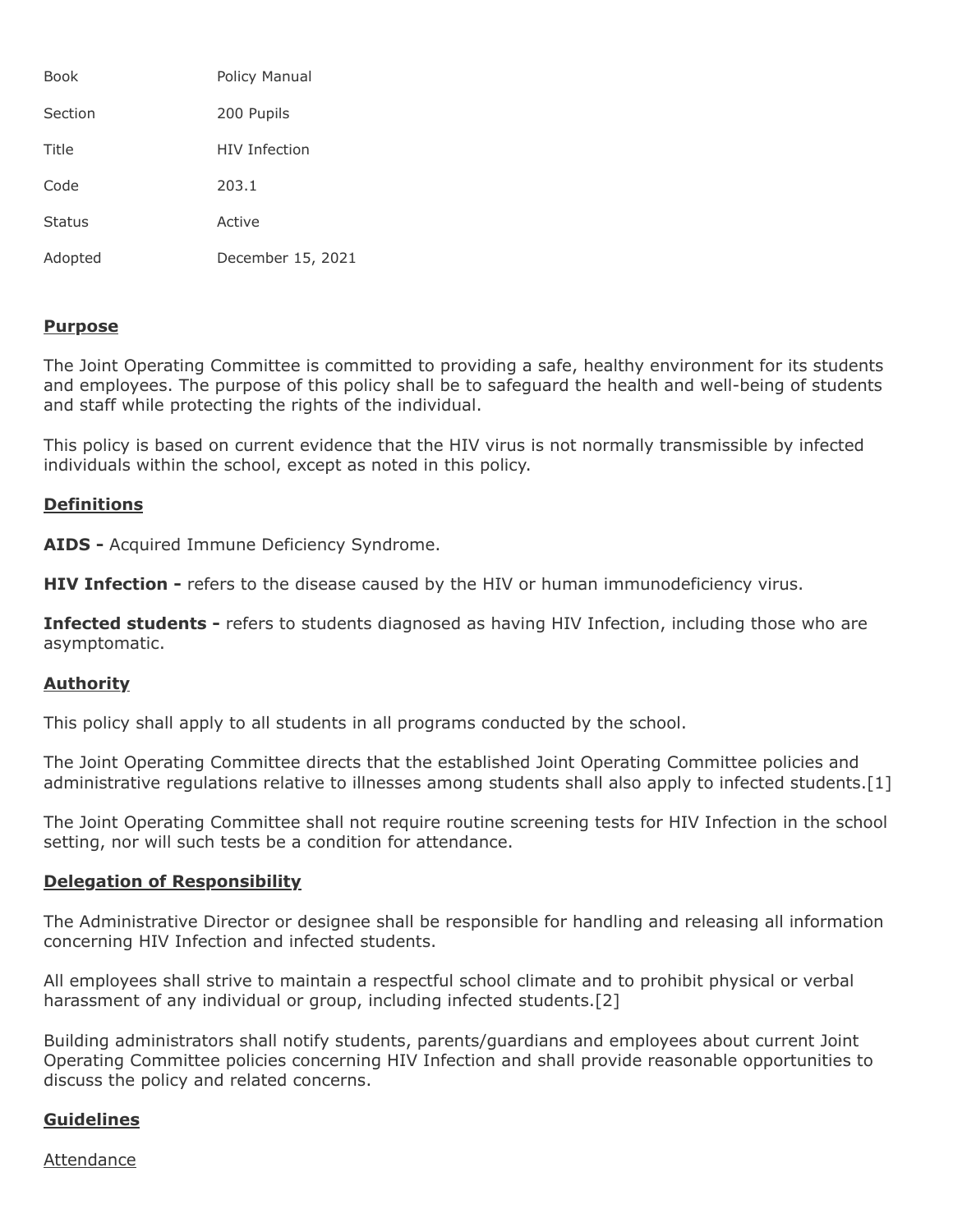Infected students have the same right to attend school and receive services as other students and shall be subject to the same policies and rules. HIV Infection shall not factor into decisions concerning class assignments, privileges or participation in any school-sponsored activity.[2][\[3\]](http://www.legis.state.pa.us/cfdocs/legis/LI/uconsCheck.cfm?txtType=HTM&yr=1949&sessInd=0&smthLwInd=0&act=14&chpt=13&sctn=27&subsctn=0)[4]

School authorities shall determine the educational placement of infected students on a case-by-case basis by following policies and administrative regulations established for students with chronic health problems and students with disabilities.

When an infected student's parent/guardian voluntarily discloses information regarding the student's condition, the employee who receives the information shall obtain the written consent of the parent/guardian to disclose the information to members of the Screening Team[.\[5\]](http://www.legis.state.pa.us/cfdocs/Legis/LI/uconsCheck.cfm?txtType=HTM&yr=1990&sessInd=0&smthLwInd=0&act=0148.)

A Screening Team comprised of the Administrative Director or designee, building administrator, school nurse, school physician, student's parents/guardians, and attending physician shall evaluate the infected student's educational placement. Placement decisions shall be based on the student's need for accommodations or services.

First consideration must be given to maintaining the infected student in a regular assignment. Any decision for an alternative placement must be supported by specific facts and data.

An infected student who is unable to attend school, as determined by a medical examination, shall be considered for homebound instruction or an alternative placement.<sup>[6][\[7\]](http://pacodeandbulletin.gov/Display/pacode?file=/secure/pacode/data/022/chapter11/s11.25.html&d=reduce)</sup>

An infected student may be excused from attendance if the parent/guardian seeks such excusal based on the advice of medical or psychological experts treating the student.  $[1][6][8]$  $[1][6][8]$  $[1][6][8]$ 

An infected student's placement shall be reassessed if there is a change in the student's need for accommodations or services.

# **Confidentiality**

Employees who have knowledge of an infected student's condition shall not disclose any information without prior written consent of the student's parent/guardian, consistent with the requirements of the Pennsylvania Confidentiality of HIV-Related Information Act.<sup>[\[5\]](http://www.legis.state.pa.us/cfdocs/Legis/LI/uconsCheck.cfm?txtType=HTM&yr=1990&sessInd=0&smthLwInd=0&act=0148.)</sup>

All health records, notes and other documents referring to an infected student's condition shall be secured and kept confidential. $[5][9]$  $[5][9]$ 

## Infection Control

All employees shall be required to consistently follow infection control/universal precautions in all settings and at all times. Employees shall notify the Administrative Director or designee of all incidents of exposure to bodily fluids and when a student's health condition or behavior presents a reasonable risk of transmitting an infection.

The school shall maintain and keep reasonably accessible all equipment and supplies necessary for infection control.

# Staff Development

The school shall provide opportunities for employees to participate in inservice education on HIV Infection.

Designated employees shall receive additional, specialized training appropriate to their positions and responsibilities.